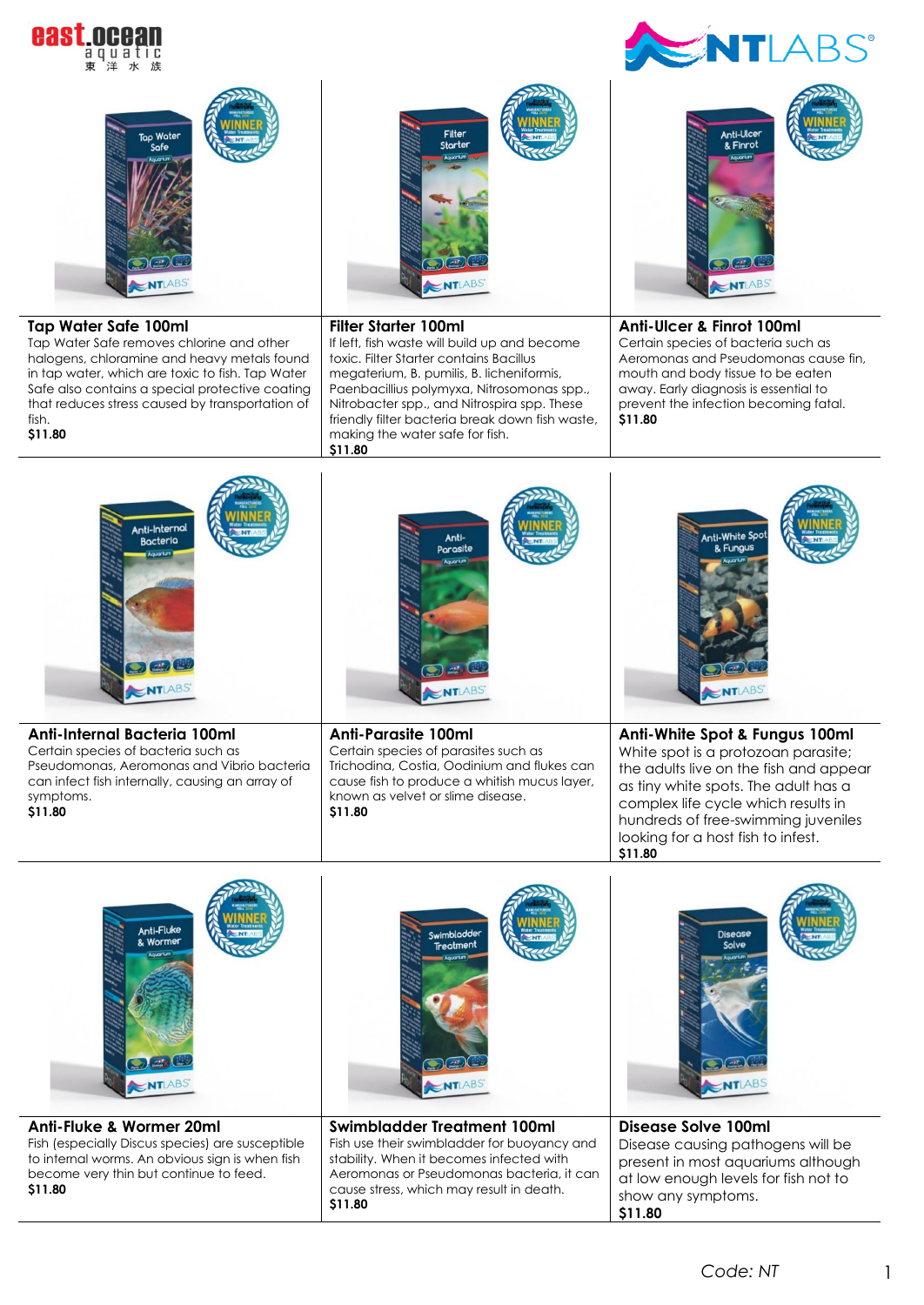







## **Marine Anti-Aiptasia 100ml**

Aiptasia are polyp-like creatures found in marine aquariums usually introduced with corals or live rock. They can harm corals by outcompeting them for space and food as well as looking unsightly. **\$25.60**



## **Marine Paratonical 100ml**

Following use of Marine Anti-Bacterial, Marine Anti-Parasite or Marine Anti-Fluke & Wormer to support fish recovering from white spot (Cryptocaryon), marine velvet (Oodinium) or skin fluke infections (Gyrodactylus). Paratonical is also ideal for minor wounds and torn fins.

**\$19.70**



 $\overline{\phantom{0}}$ **Marine Anti-Fluke and Wormer 20ml**  Scratching behaviour without signs of white spot may indicate marine skin flukes. Symptoms may also include lethargy and reddened fins. Fish losing weight, giving a "pinched in" appearance, while still having a good appetite is an indicator of internal worms. Clear faeces from a fish's vent may also be present. **\$19.70**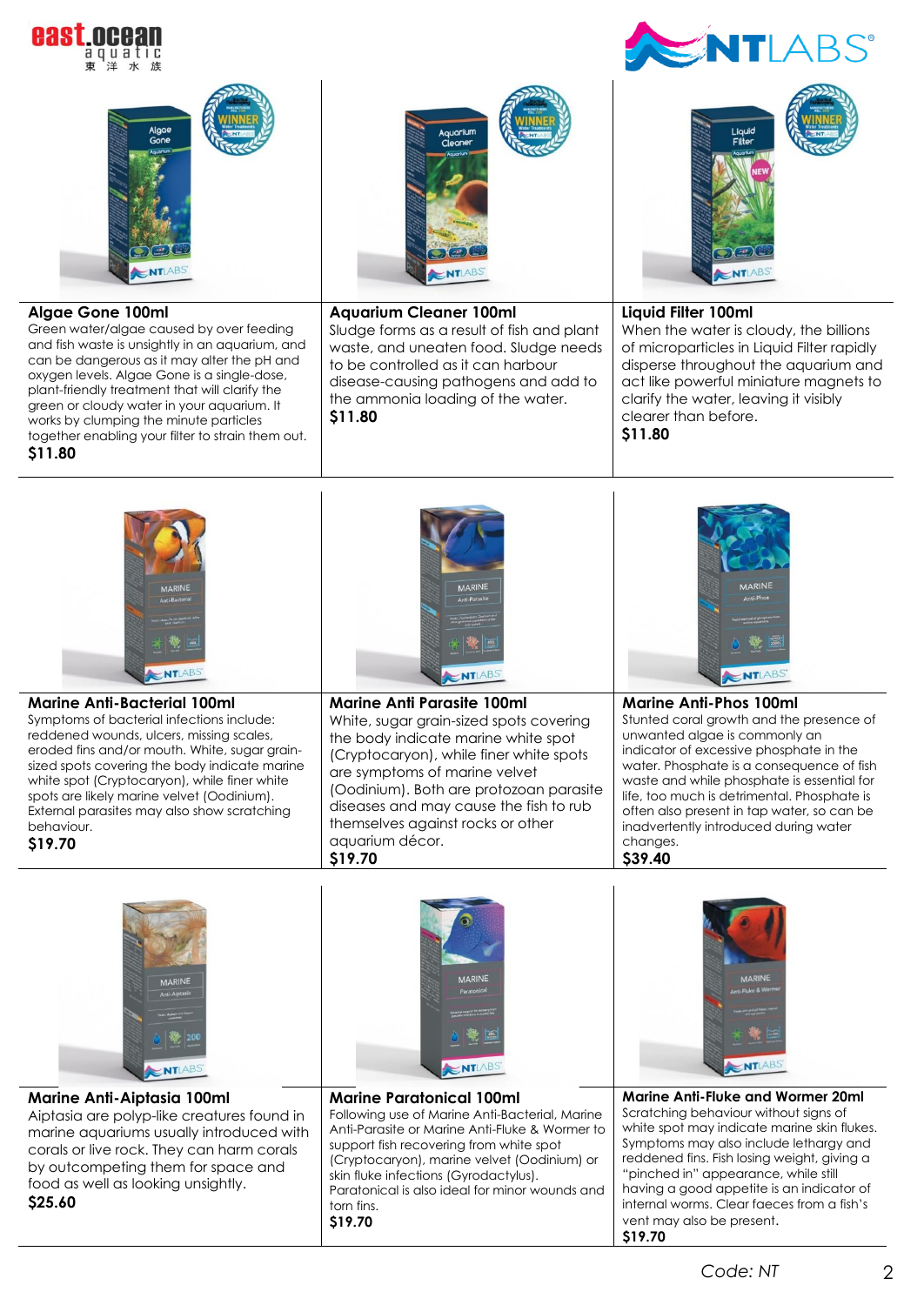



| ancu<br><b>Fancy Goldfish 50g</b><br>A slow sinking pelleted fish feed                                                                                                                                                                                                                                                                                                                                                                                                 | <b>Probiotic Tropical 45g</b><br>Probiotic bacteria increases digestion                                                                     | <b>MICro</b><br><b>ENTLABS</b><br>Micro Crumg 40g<br>Micro Crumb fish feed has been                                                                         |
|------------------------------------------------------------------------------------------------------------------------------------------------------------------------------------------------------------------------------------------------------------------------------------------------------------------------------------------------------------------------------------------------------------------------------------------------------------------------|---------------------------------------------------------------------------------------------------------------------------------------------|-------------------------------------------------------------------------------------------------------------------------------------------------------------|
| formulated for Fancy Goldfish<br>\$9.90                                                                                                                                                                                                                                                                                                                                                                                                                                | resulting in significantly less waste and<br>cleaner water. Contains at-least 5<br>million viable probiotic cultures per<br>gram.<br>\$9.90 | formulated for the smallest of fish<br>with tiny mouths.<br>\$9.90                                                                                          |
| Shrimp<br>Enhance<br>ENT                                                                                                                                                                                                                                                                                                                                                                                                                                               | <b>ENTLA</b>                                                                                                                                | Nano                                                                                                                                                        |
| <b>Shrimp Enhancer 40g</b>                                                                                                                                                                                                                                                                                                                                                                                                                                             | <b>Catfish Pellet 60g</b><br>This highly palatable fish feed has                                                                            | <b>Nano Tropical 45g</b><br>Pro F Nano Tropical fish food is                                                                                                |
| A fish feed formulated specifically<br>for Shrimp. This highly nutritious blend<br>of animal and plant proteins assists<br>exoskeleton and moulting.<br>\$9.50                                                                                                                                                                                                                                                                                                         | been formulated for tropical species<br>of catfish.<br>\$9.90                                                                               | designed for aquarium fish with<br>smaller mouths such as Sparkling<br>Gouramis, Galaxy Rasboras,<br>Siamese Fighting Fish and Endler<br>Guppies.<br>\$9.90 |
| AIQQE<br><b>ENT</b> ABS                                                                                                                                                                                                                                                                                                                                                                                                                                                |                                                                                                                                             |                                                                                                                                                             |
| <b>Algae Wafers 40g</b><br>Algae Wafers provide a nutritionally complete<br>diet for all herbivorous and omnivorous<br>bottom feeding fish such as Plecostomus,<br>Peckoltia, Otocincous, Panaque,<br>Hypancistrus, bristlenose, sucking loaches and<br>clown loach. Contains spirulina and other<br>essential algae to suit the specific dietary<br>requirements of algae eating species and krill<br>meal enhancing palatability to omnivorous<br>species.<br>\$9.90 |                                                                                                                                             |                                                                                                                                                             |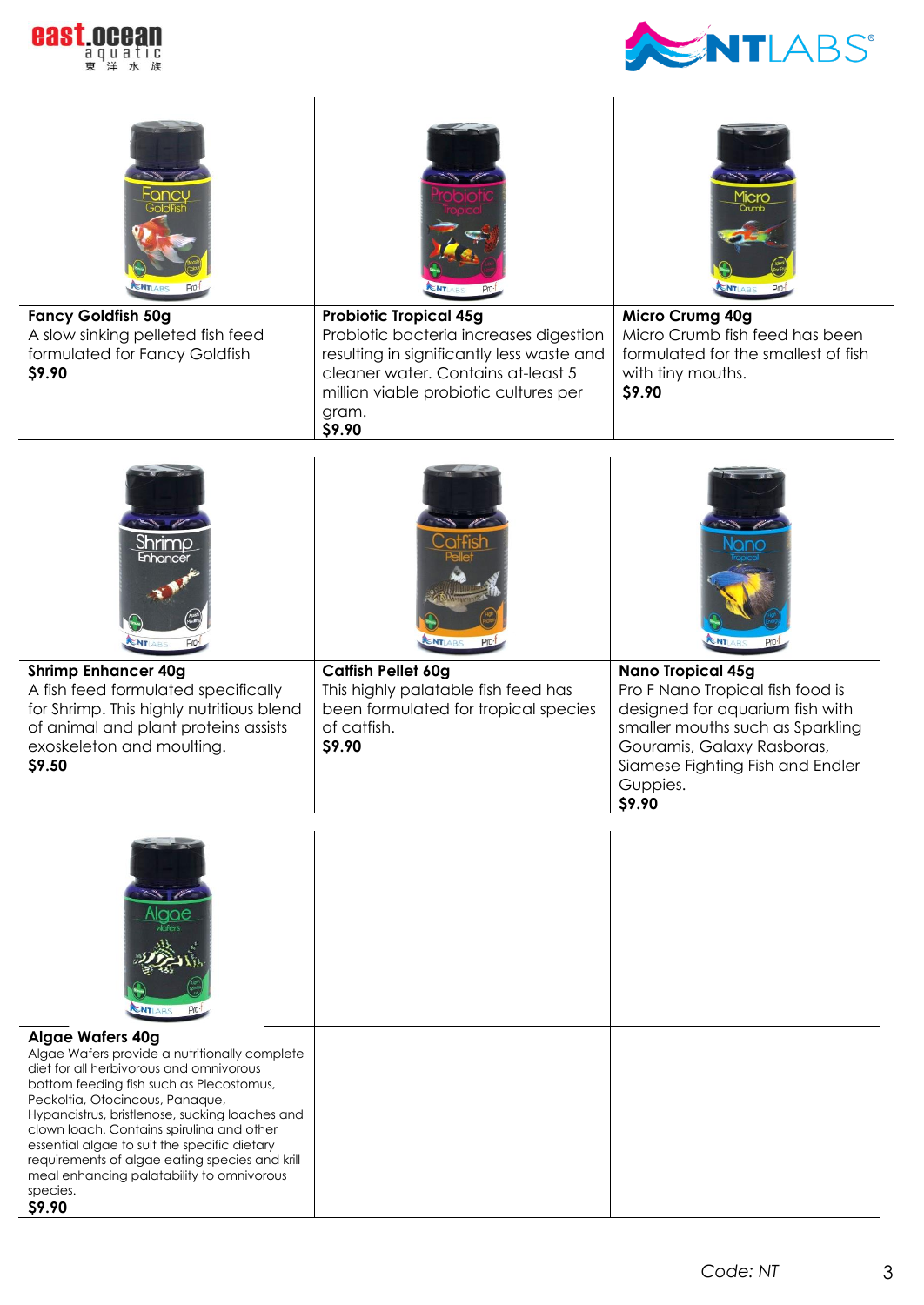



more fussy species.

**\$21.70**

| <b>AQUA</b><br><b>HOWCAS</b><br>WINNER<br>essential water tests<br>for all marine aquariu<br>Marine,<br>NO <sub>3</sub><br>NO.<br>$\leq$ NTLABS                                                                                                 | AOUA<br>NEW<br><b>SHOWCAS</b><br>WINNER<br>essential water test<br>Marine,<br>ab<br><b>ITIABS</b>                                                                                                                                                                        | Aquarjum<br>ab<br>Multi-Test Kit<br>ENTLABS                                                                                                                                                                                                                                                                                                                                                                                                                                                                                                  |
|-------------------------------------------------------------------------------------------------------------------------------------------------------------------------------------------------------------------------------------------------|--------------------------------------------------------------------------------------------------------------------------------------------------------------------------------------------------------------------------------------------------------------------------|----------------------------------------------------------------------------------------------------------------------------------------------------------------------------------------------------------------------------------------------------------------------------------------------------------------------------------------------------------------------------------------------------------------------------------------------------------------------------------------------------------------------------------------------|
| Marine Lab Multi-Test<br>Marine Multi-Test comprises everything<br>you need to carry out 155 tests<br>(combined) of the 4 key water<br>parameters to keeping a healthy<br>marine aquarium: <b>ammonia, nitrite,</b><br>nitrate & pH.<br>\$64.90 | <b>Marine Lab Reef Multi-Test</b><br>Reef Multi-Test comprises everything you<br>need to carry out up to 145 tests<br>(combined) of the 4 key water<br>parameters to maintain a healthy and<br>thriving reef aquarium: KH, magnesium,<br>calcium & phosphate.<br>\$78.70 | <b>Aquarium Lab Multi Test Kit</b><br>The main factor in successful fish<br>keeping and health lies in the<br>maintenance of good water quality.<br>Ammonia, nitrite and pH levels in the<br>aquarium should be checked regularly.<br>The Aquarium Lab Multi-Test Kit<br>comprises up to 200 tests combined of<br>the 6 key parameters to test in your<br>aquarium: ammonia, nitrite, nitrate, pH,<br><b>GH and KH.</b> All the tests are liquid drop<br>tests from a dropper bottle so all the<br>drops are the same size.<br><b>S66.90</b> |

 $\overline{a}$